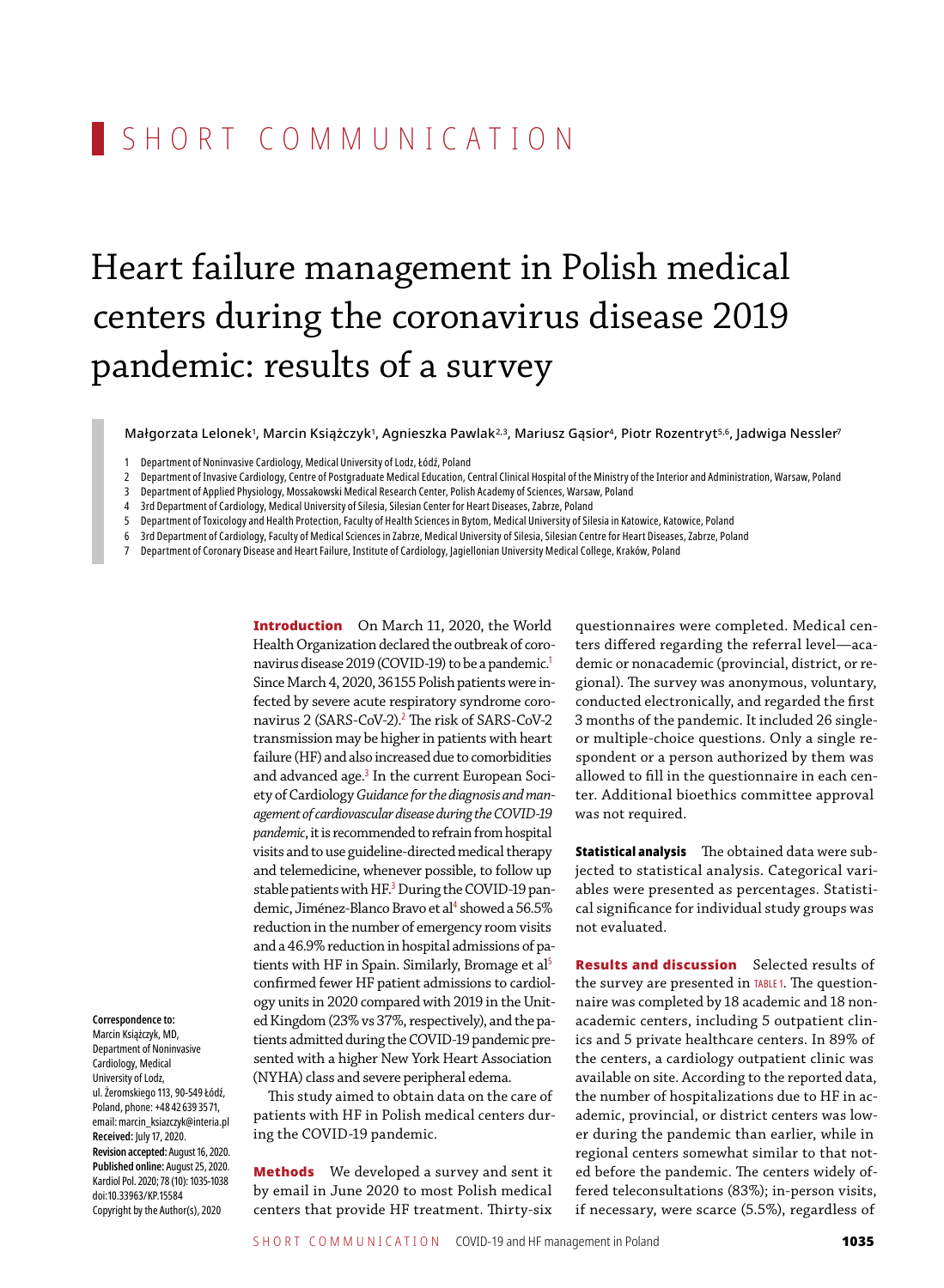**TABLE 1 Selected healthcare components in 36 Polish medical centers during the coronavirus disease 2019 outbreak according to the referral level, based on a survey (continued on the next page)**

|                                                                  | Academic centers (n = 18) | Nonacademic centers ( $n = 18$ ) |
|------------------------------------------------------------------|---------------------------|----------------------------------|
| Center characteristic                                            |                           |                                  |
| <b>Inpatient clinic</b>                                          | 15                        | 11                               |
| Outpatient clinic                                                | 3                         | 2                                |
| Private healthcare center                                        | $\overline{a}$            | 5                                |
| Unit profile                                                     |                           |                                  |
| Cardiology                                                       | 18                        | 10                               |
| <b>Internal medicine</b>                                         | $\overline{a}$            | 3                                |
| Primary healthcare                                               | $\overline{a}$            | 5                                |
| Patients diagnosed with acute HF per week before the pandemic, n |                           |                                  |
| $>10$                                                            | $\overline{2}$            | 4                                |
| $5 - 10$                                                         | $\overline{7}$            | 5                                |
| $0 - 5$                                                          | 9                         | 9                                |
| Hospitalizations due to acute HF during the pandemic, n          |                           |                                  |
| As many as before the pandemic                                   | 6                         | 8                                |
| Less than before the pandemic                                    | 10                        | 9                                |
| No such hospitalizations                                         | $\mathbf{2}$              | 1                                |
| Drugs prescribed during teleconsultations (e-prescriptions)      |                           |                                  |
| ACEI                                                             | 18                        | 15                               |
| ARB                                                              | 9                         | 9                                |
| ARNI                                                             | $\overline{4}$            | 3                                |
| β-Blocker                                                        | 16                        | 15                               |
| <b>MRA</b>                                                       | 11                        | 10                               |
| Loop diuretic                                                    | 16                        | 18                               |
| Ivabradine                                                       | $\overline{2}$            | 4                                |
| Digoxin                                                          | ۳                         | $\overline{2}$                   |
| Patients in whom new drugs were administered, %                  |                           |                                  |
| $>10$                                                            | 1                         | 1                                |
| $5 - 10$                                                         | $\overline{2}$            | 3                                |
| < 5                                                              | $\bf 8$                   | 6                                |
| No new drug administration                                       | $7\overline{ }$           | 8                                |
| Patients in whom the treatment was modified, %                   |                           |                                  |
| $>10$                                                            | $\overline{7}$            | 4                                |
| $5 - 10$                                                         | $\overline{3}$            | 6                                |
| $< 5$                                                            | $\bf 8$                   | 5                                |
| No treatment modification                                        | $\overline{\phantom{0}}$  | 3                                |
| Electrotherapy procedures                                        |                           |                                  |
| ICD                                                              | 15                        | 5                                |
| <b>CRT</b>                                                       | 11                        | 5                                |
| Ablation                                                         | $10\,$                    | 3                                |
| Suspended                                                        | $\mathbf{1}$              | $\overline{2}$                   |
| Not applicable (noninvasive center)                              | $\mathbf 2$               | 11                               |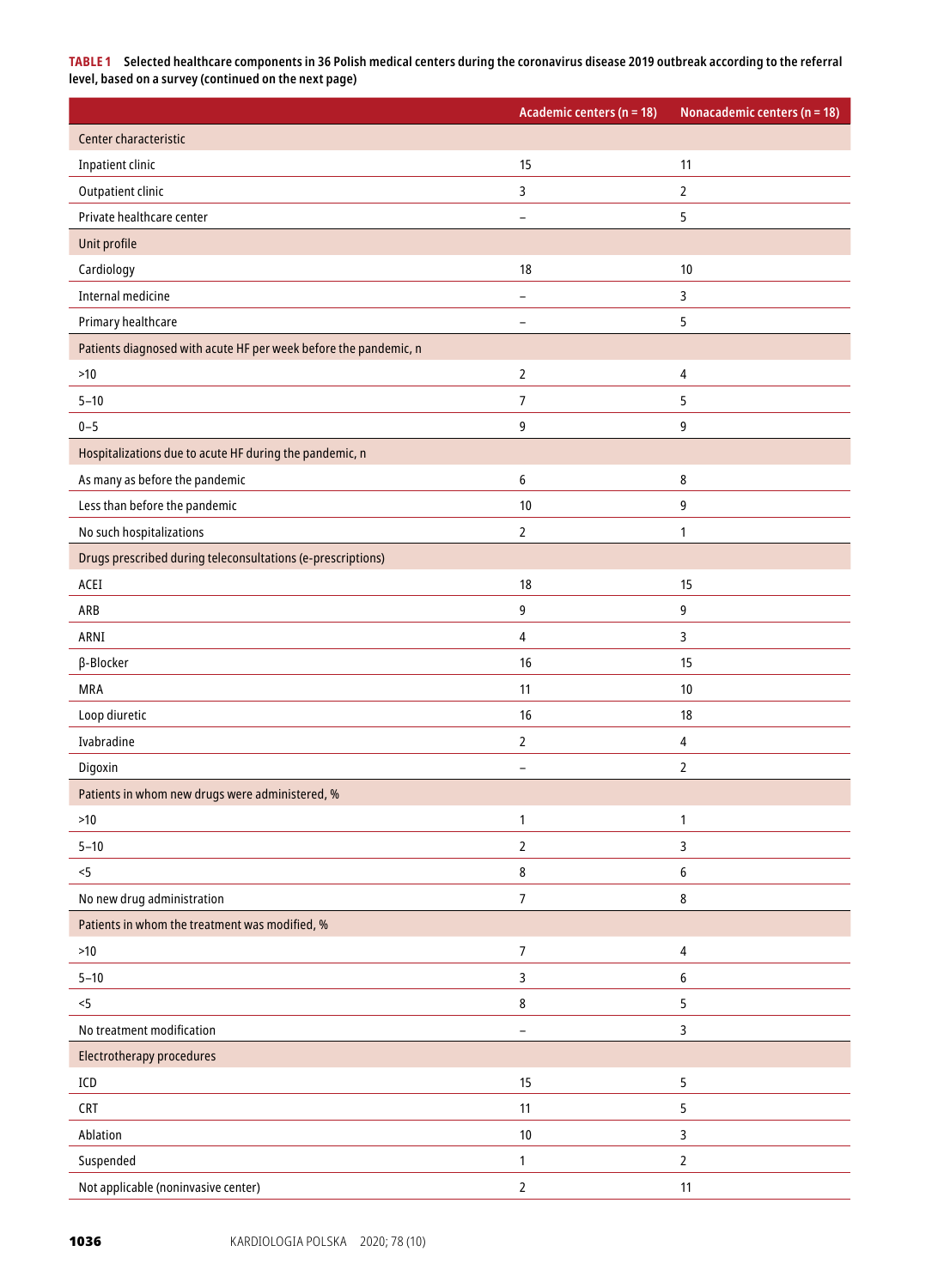**TABLE 1 Selected healthcare components in 36 Polish medical centers during the coronavirus disease 2019 outbreak according to the referral level, based on a survey (continued from the previous page)**

|                                              | Academic centers ( $n = 18$ ) | Nonacademic centers ( $n = 18$ ) |
|----------------------------------------------|-------------------------------|----------------------------------|
| <b>Remote CIED monitoring</b>                |                               |                                  |
| Yes                                          | 9                             | 4                                |
| No                                           | 9                             | 14                               |
| Interventional cardiac procedures (ICA, PCI) |                               |                                  |
| Performed like before the pandemic           | 6                             |                                  |
| Occasional                                   | 10                            |                                  |
| Suspended                                    |                               |                                  |
| Not applicable (noninvasive center)          |                               | 12                               |

Abbreviations: ACEI, angiotensin‑converting enzyme inhibitor; ARB, angiotensin receptor blocker; ARNI, angiotensin receptor neprilysin inhibitor; CIED, cardiac implantable electronic device; CRT, cardiac resynchronization therapy; ICA, invasive coronary angiography; ICD, implantable cardioverter‑defibrillator; MRA, mineralocorticoid receptor antagonist; NOAC, non–vitamin K oral anticoagulant; PCI, percutaneous coronary intervention; VKA, vitamin K antagonist

> the center referral level. These 2 forms of visits were not available in 11% of the centers.

Additional diagnostic procedures such as echocardiography, 24-hour electrocardiogram monitoring, cardiac magnetic resonance, or cardiac computed tomography angiography were used in 72% of the centers, but mainly in non-new patients with chronic HF. In general, invasive procedures were performed less frequently than before the pandemic.

A teleconsultation for new patients with HF as the only form of medical visit was provided in 33% of the centers. Before teleconsultations were implemented, up to 5% of the HF population was hospitalized due to HF decompensation in the pandemic period. Although, at the time of the use of teleconsultations, in 64% of the centers, patients required referral to a hospital due to HF exacerbation.

In 92% of the centers, e-prescriptions were issued. The most commonly prescribed drugs were: loop diuretics (torasemide, furosemide), angiotensin-converting enzyme inhibitors, and β -blockers, whereas the least popular prescribed drugs included: angiotensin receptor neprilysin inhibitors, ivabradine, and digoxin (TABLE 1). Peripheral edema was the most critical symptom for the modification of diuretic treatment. Of note, both angiotensin receptor neprilysin inhibitors and ivabradine were administered only in the cardiology units of regional or academic centers, and digoxin was administered both in the cardiology units and primary healthcare clinics of district centers. In 42% of the centers, patients' therapy was not modified.

Switching from vitamin K antagonists to non– vitamin K oral anticoagulants was unexpectedly rare (10/36) and more common in provincial (2/3) and district (4/7) rather than in academic or regional centers (4/26). The low switching rate might result from contraindications to such

therapy modification (eg, mechanical valve prosthesis), as well as from a limited access to laboratories and data on serum creatinine levels and international normalized ratio before switching from vitamin K antagonists to non–vitamin K oral anticoagulants.

Surprisingly, the question less frequently asked to assess the patient's clinical status concerned their body weight (25/36), while questions regarding the NYHA status, edema of lower extremities, or blood pressure and heart rate were more frequent (32/36, 34/36, and 33/36, respectively).

Finally, patient education regarding HF management was provided in 69% of the centers and conducted by physicians (92%) or nurses (8%, only in academic centers). Educators relied on their knowledge (100%), and additional tools, such as web pages or mobile phone applications, were rarely used (32%). Among the surveyed centers, 86% expressed concern about the negative impact of the pandemic on the HF population, while 61% indicated that teleconsultations would partially replace in -person visits after the pandemic.

**Limitations** Our study had some limitations. First, it included a relatively small number of centers nationwide. Next, it was focused on general trends in HF management in certain centers, and not on patient -centered care. The study also regarded only the first 3 months of the pandemic and did not determine the long-term impact of the pandemic on HF prognosis. Also, the survey did not cover all issues related to the care of HF patients (eg, exercise, rehabilitation). Admittedly, it might be much more broadly elaborated in an original research article.

Conclusions The epidemiological situation seems to be unpredictable, and the pandemic appears to be long-lasting. Teleconsultations,